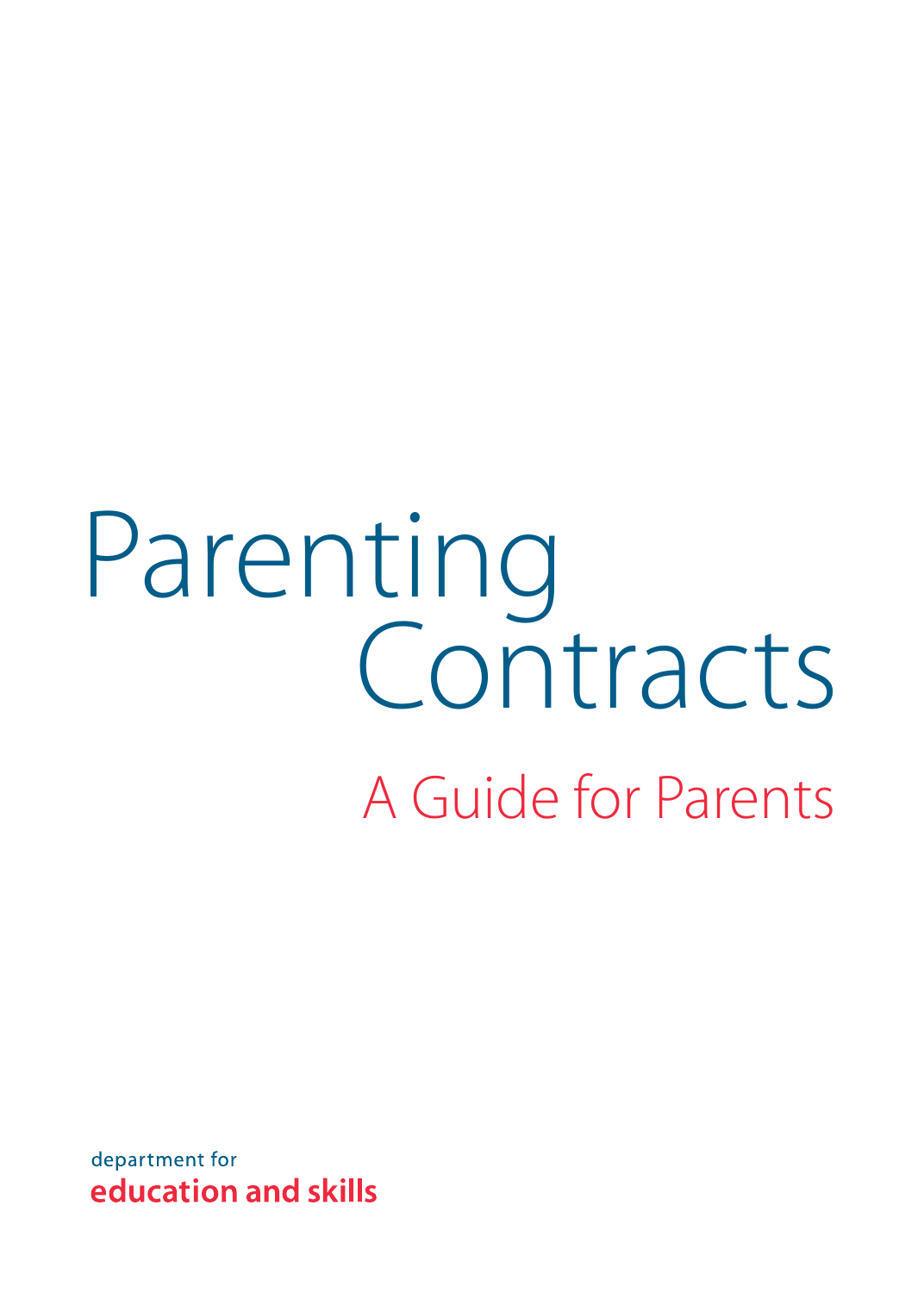## Parenting<br>Contracts

*Every mum, dad and carer needs support from time to time, especially if their child is having problems at school. As a parent or carer, you can get this support through a parenting contract.*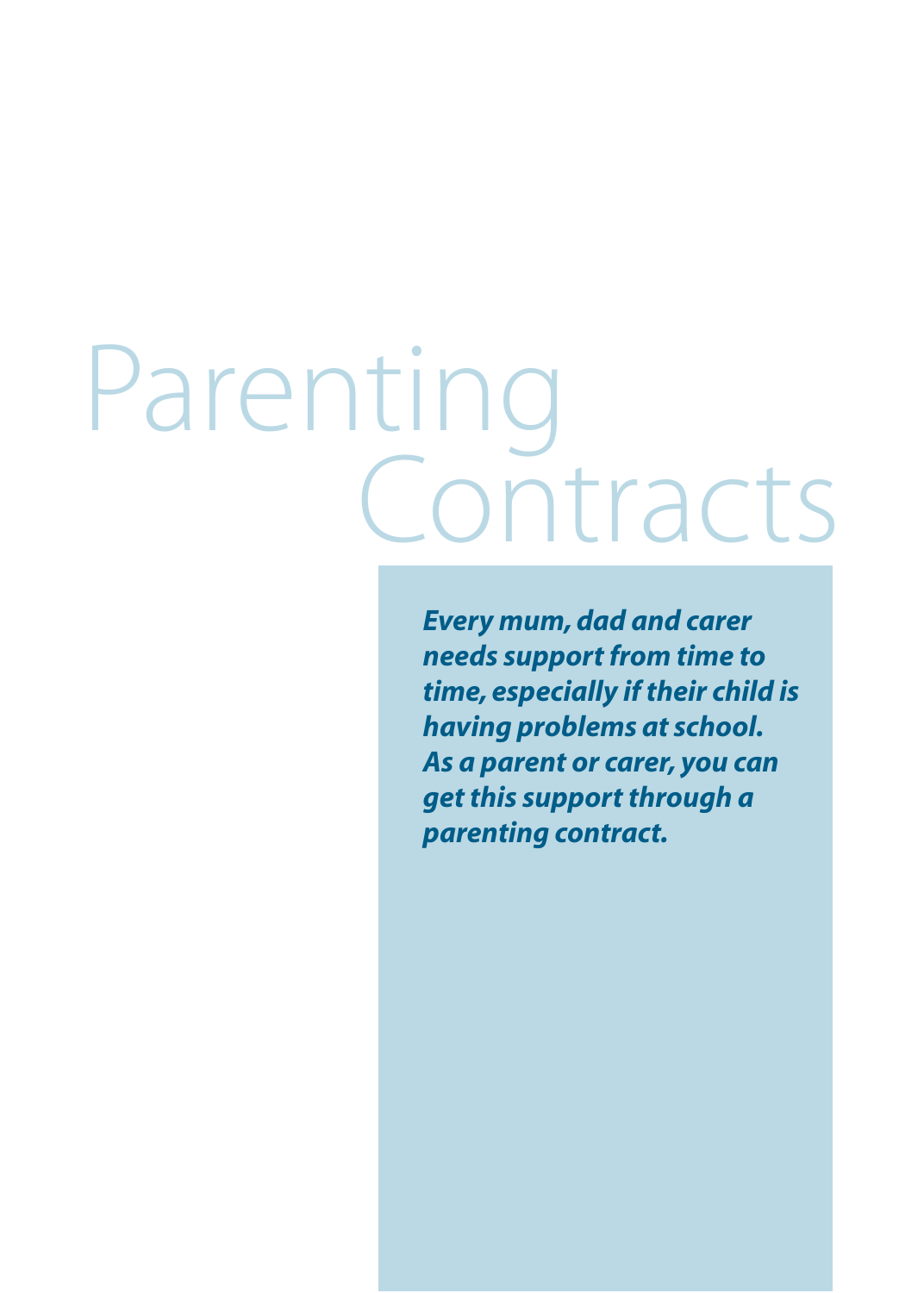#### *What is a parenting contract?*

- A parenting contract is an agreement between a parent or carer and either the LEA or the governing body of a school.
- Your child's school or LEA may offer a parenting contract if your child is truanting or if they have been excluded from school.
- Parenting contracts are NOT a punishment. They are a way for you and the school or LEA to work together to help improve your child's behaviour or attendance and for you to get practical support from the school or LEA. This may be provided directly by someone from the school or LEA or by another organisation such as the voluntary sector.

#### *Who can be offered a parenting contract?*

● Parenting contracts can be offered to any mum, dad, step-parent, foster parent or other carer, whether they live with the child or not. The school or LEA will usually try to contact all of the child's parents or carers to discuss what each of them can do to help improve their child's attendance or behaviour and the types of support they might need. Depending on the circumstances, the parents/carers may then enter into a joint parenting contract or separate parenting contracts.

#### *What does it involve?*

- Parenting contracts are intended to give you support to help you help your child get the most out of school. They are also intended to encourage a positive working relationship between the school, LEA and you so that you can all work together to tackle truancy and poor behaviour and try to resolve problems.
- Under the contract, you agree to do certain things e.g. ensuring that your child arrives at school punctually every day for a fortnight by accompanying them to school/making arrangements for them to be accompanied or signing a weekly behaviour report and discussing any problems raised with your child.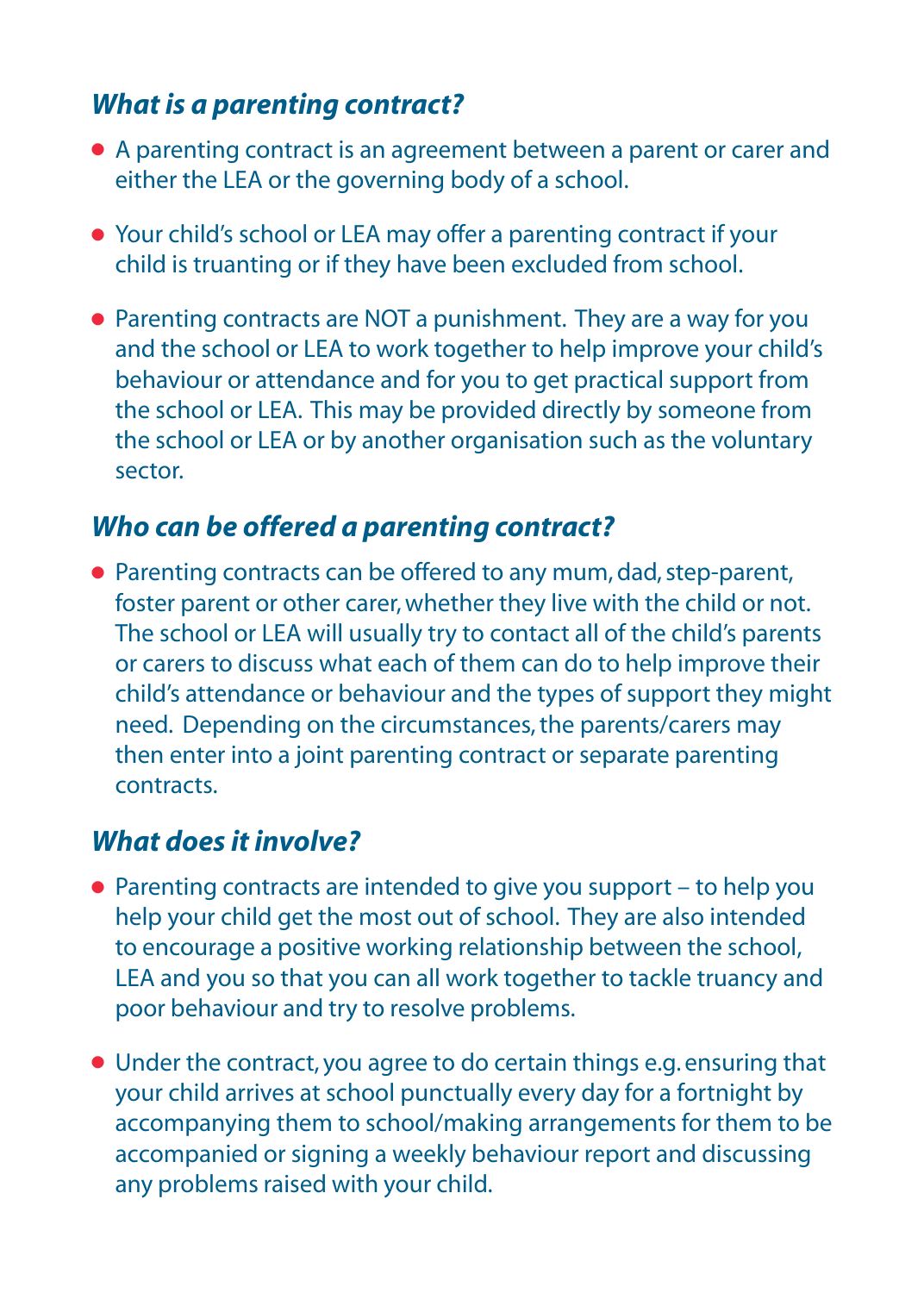#### *Do I have to enter into a parenting contract if my child's school or LEA offers it to me?*

- No parenting contracts are a voluntary arrangement between the school or LEA and the parent. You cannot be forced to enter into the contract.
- However, they do provide you with a chance to get support and to help your child get the most out of their education.
- If you decide not to enter into a contract, you will need to try to find other ways of improving your child's behaviour or attendance and it may be worth discussing with the school or LEA how you intend to do this. If there is no improvement, the LEA will have to consider what further action should be taken. This could include applying for a court order to make you attend parenting classes to deal with your child's behaviour or prosecuting you for your child's irregular attendance.

#### *My child has been truanting/excluded and the school/LEA has offered a parenting contract – what happens now?*

The school or LEA should invite you to a meeting to discuss the parenting contract. Your child may also be invited to attend depending on their age and understanding.

- DO NOT WORRY. Parenting contracts are not a punishment and being offered a contract is not a bad reflection on you in any way.
- The meeting is for you and the school/LEA to discuss your child's attendance or behaviour, the reasons behind it and ways in which it might be improved. You can also use it to discuss more generally any difficulties which you/your family are having and types of support that may be helpful to you.
- The offer of a parenting contract is an opportunity for you and the school or LEA to work together to tackle any difficulties which your child is having. Tackling these issues now can make a real difference

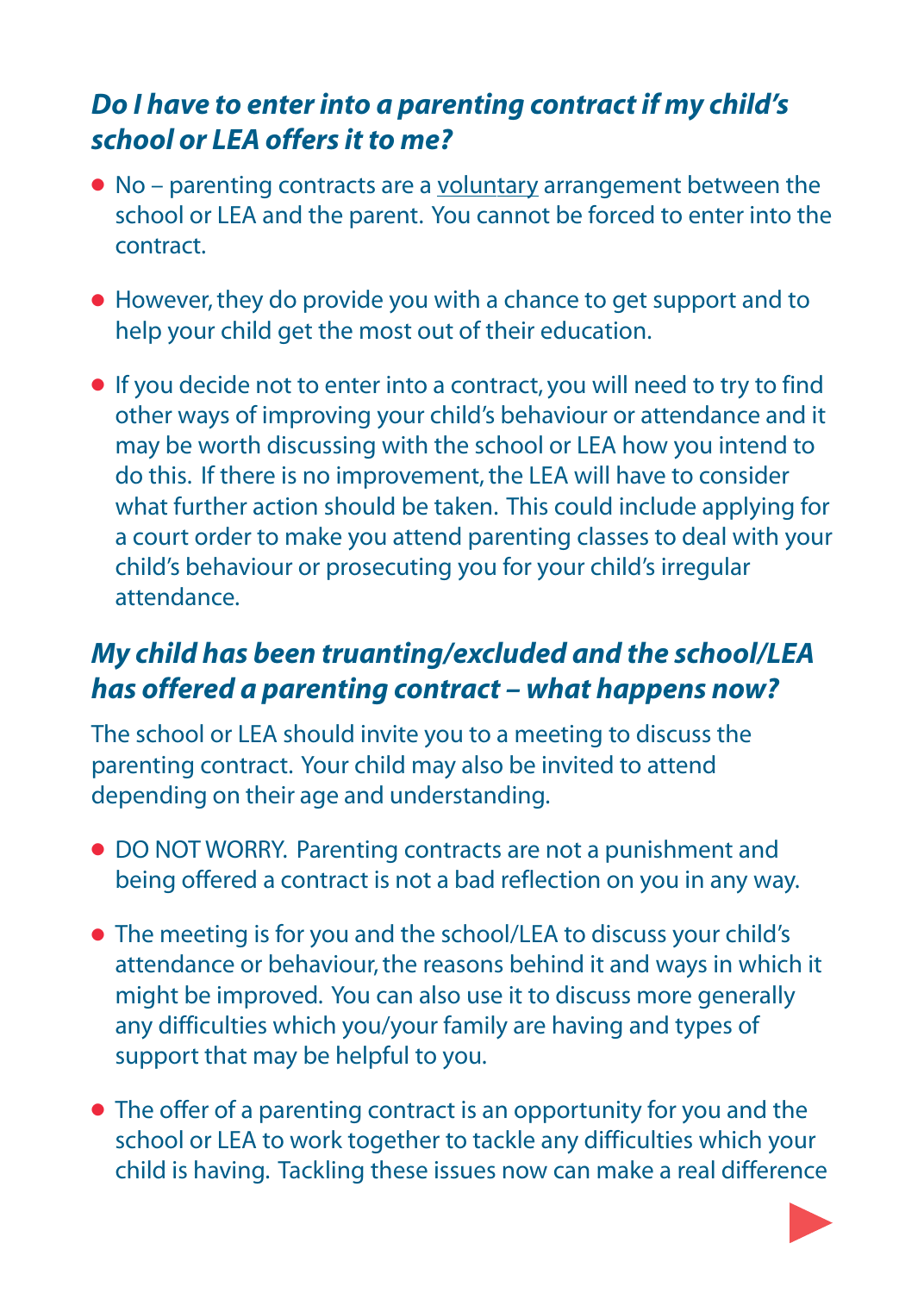to your child's life chances. Repeated exclusions are very disruptive to a child's education and those who are excluded or who truant are far less likely than their peers to get five or more good GCSEs and more likely to become involved in crime.

- A parenting contract is also an opportunity for you to get the help that you might need both in relation to parenting and more generally.
- Before you attend the meeting, it is important to have a think about what you would like to get out of it. In particular:
	- ❍ What do you think about your child's truancy/behaviour and are there are any reasons behind it which it would be helpful to discuss at the meeting?
	- ❍ Are there any things which would help you to improve your child's attendance or behaviour e.g. help with transport to school, regular meetings with your child's form teacher, etc?
	- ❍ Are you experiencing particular difficulties at the moment and, if so, might the school or LEA be able to help or let you know where you can get help – e.g. benefits advice, parent groups, counselling, etc?
	- ❍ What might you realistically be able to do to improve your child's behaviour and attendance e.g. accompany them to the school gate every day, sign a daily behaviour report, attend regular parenting classes, etc?
- It may also be helpful to write down any questions you have for the school or LEA.
- If you are anxious about the meeting, ask the school or LEA if you can bring a friend or family member along for moral support.